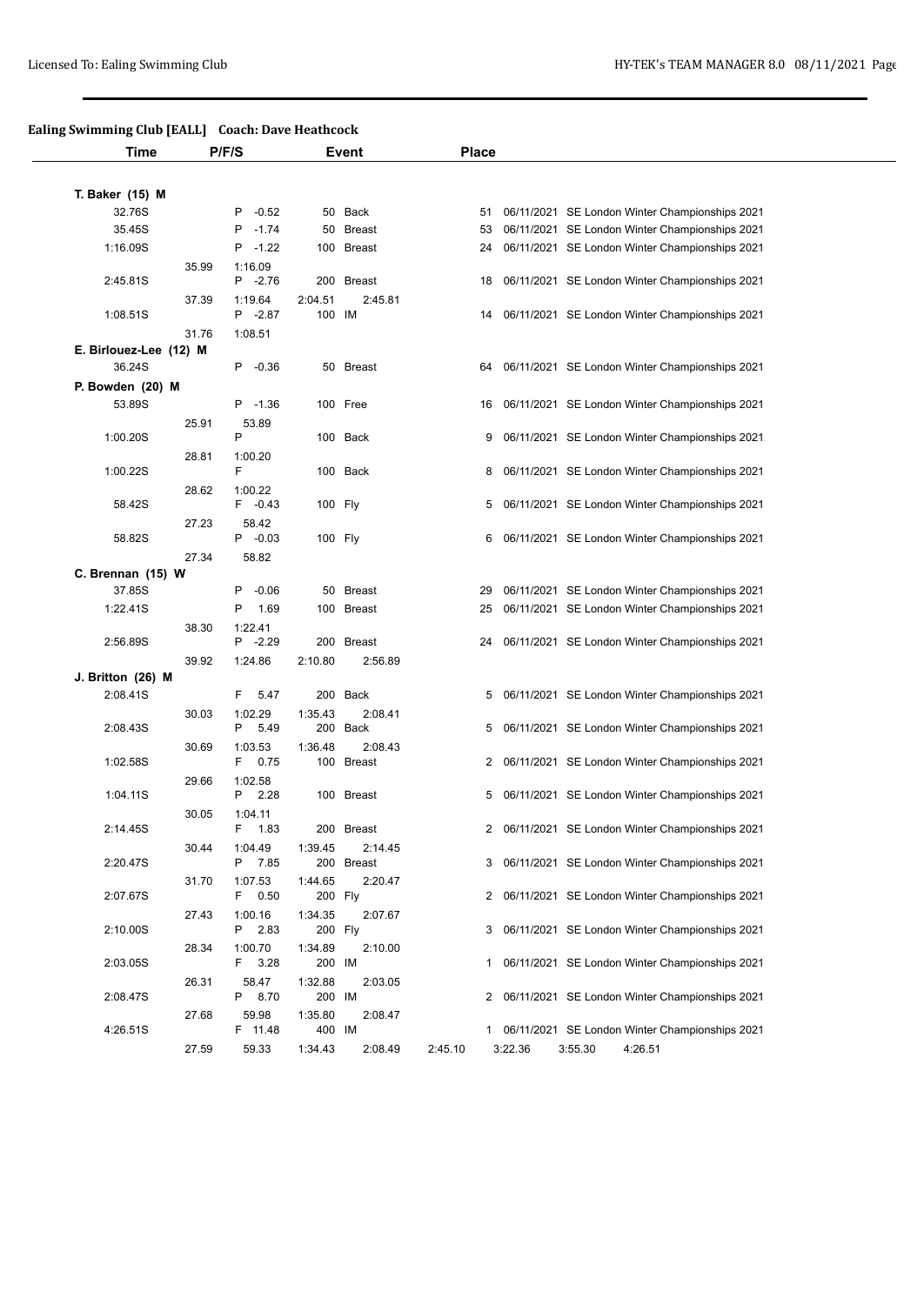| P/F/S<br>Time          |         |                       | <b>Event</b>      |                       | <b>Place</b> |    |         |         |         |                                                   |  |
|------------------------|---------|-----------------------|-------------------|-----------------------|--------------|----|---------|---------|---------|---------------------------------------------------|--|
|                        |         |                       |                   |                       |              |    |         |         |         |                                                   |  |
| P. Britton (24) W      |         |                       |                   |                       |              |    |         |         |         |                                                   |  |
| 57.79S                 |         | 0.84<br>P             |                   | 100 Free              |              |    |         |         |         | 7 06/11/2021 SE London Winter Championships 2021  |  |
| 58.03S                 | 27.83   | 57.79<br>1.08<br>F.   |                   | 100 Free              |              |    |         |         |         | 7 06/11/2021 SE London Winter Championships 2021  |  |
|                        |         |                       |                   |                       |              |    |         |         |         |                                                   |  |
| 2:02.37S               | 28.10   | 58.03<br>F 1.92       |                   | 200 Free              |              |    |         |         |         | 2 06/11/2021 SE London Winter Championships 2021  |  |
|                        | 29.16   | 1:00.07               | 1:31.17           | 2:02.37               |              |    |         |         |         |                                                   |  |
| 2:06.34S               |         | P<br>5.89             |                   | 200 Free              |              | 5  |         |         |         | 06/11/2021 SE London Winter Championships 2021    |  |
|                        | 29.43   | 1:00.90               | 1:33.78           | 2:06.34               |              |    |         |         |         |                                                   |  |
| 4:18.08S               |         | F.<br>5.99            |                   | 400 Free              |              |    |         |         |         | 1 06/11/2021 SE London Winter Championships 2021  |  |
|                        | 30.10   | 1:02.21               | 1:35.02           | 2:08.25               | 2:40.96      |    | 3:14.06 | 3:46.00 | 4:18.08 |                                                   |  |
| 8:55.73S               |         | F 10.96               |                   | 800 Free              |              |    |         |         |         | 2 06/11/2021 SE London Winter Championships 2021  |  |
|                        | 30.33   | 1:02.47               | 1:35.30           | 2:08.21               | 2:41.25      |    | 3:14.47 | 3:47.83 | 4:21.72 |                                                   |  |
|                        | 4:55.66 | 5:29.70               | 6:04.14           | 6:38.62               | 7:13.19      |    | 7:47.76 | 8:22.22 | 8:55.73 |                                                   |  |
| M. Charles (16) M      |         |                       |                   |                       |              |    |         |         |         |                                                   |  |
| 56.96S                 |         | 0.18<br>P             |                   | 100 Free              |              |    |         |         |         | 50 06/11/2021 SE London Winter Championships 2021 |  |
|                        | 26.97   | 56.96                 |                   |                       |              |    |         |         |         |                                                   |  |
| O. Choinski (15) M     |         |                       |                   |                       |              |    |         |         |         |                                                   |  |
| 28.38S                 |         | 1.25<br>P             |                   | 50 Free               |              |    |         |         |         | 76 06/11/2021 SE London Winter Championships 2021 |  |
| 34.68S                 |         | 0.02<br>P             |                   | 50 Breast             |              |    |         |         |         | 37 06/11/2021 SE London Winter Championships 2021 |  |
| 1:17.82S               |         | 1.39<br>P             |                   | 100 Breast            |              | 33 |         |         |         | 06/11/2021 SE London Winter Championships 2021    |  |
|                        | 36.82   | 1:17.82               |                   |                       |              |    |         |         |         |                                                   |  |
| 28.95S                 |         | $-0.59$<br>P          |                   | 50 Fly                |              | 22 |         |         |         | 06/11/2021 SE London Winter Championships 2021    |  |
| 1:06.54S               |         | 0.29<br>P             |                   | 100 Fly               |              |    |         |         |         | 33 06/11/2021 SE London Winter Championships 2021 |  |
|                        | 30.74   | 1:06.54               |                   |                       |              |    |         |         |         |                                                   |  |
| Y. Gerber (23) M       |         |                       |                   |                       |              |    |         |         |         |                                                   |  |
| 29.09S                 |         | F<br>0.42             |                   | 50 Breast             |              |    |         |         |         | 4 06/11/2021 SE London Winter Championships 2021  |  |
| 29.25S                 |         | 0.58<br>P             |                   | 50 Breast             |              |    |         |         |         | 3 06/11/2021 SE London Winter Championships 2021  |  |
| 1:02.69S               |         | F<br>0.97             |                   | 100 Breast            |              |    |         |         |         | 3 06/11/2021 SE London Winter Championships 2021  |  |
|                        | 29.60   | 1:02.69               |                   |                       |              |    |         |         |         |                                                   |  |
| 1:02.77S               |         | P 1.05                |                   | 100 Breast            |              | 2  |         |         |         | 06/11/2021 SE London Winter Championships 2021    |  |
|                        | 29.50   | 1:02.77               |                   |                       |              |    |         |         |         |                                                   |  |
| 2:16.07S               |         | 5.17<br>F.            | 200               | <b>Breast</b>         |              | 3  |         |         |         | 06/11/2021 SE London Winter Championships 2021    |  |
| 2:17.61S               | 30.57   | 1:04.53<br>P<br>6.71  | 1:39.53           | 2:16.07<br>200 Breast |              | 2  |         |         |         | 06/11/2021 SE London Winter Championships 2021    |  |
|                        |         |                       |                   | 2:17.61               |              |    |         |         |         |                                                   |  |
| 58.46S                 | 31.07   | 1:05.27<br>$F - 1.10$ | 1:41.05<br>100 IM |                       |              |    |         |         |         | 2 06/11/2021 SE London Winter Championships 2021  |  |
|                        | 27.79   | 58.46                 |                   |                       |              |    |         |         |         |                                                   |  |
| 59.06S                 |         | $P -0.50$             | 100 IM            |                       |              |    |         |         |         | 3 06/11/2021 SE London Winter Championships 2021  |  |
|                        | 27.87   | 59.06                 |                   |                       |              |    |         |         |         |                                                   |  |
| <b>B.</b> Judge (20) W |         |                       |                   |                       |              |    |         |         |         |                                                   |  |
| 59.73S                 |         | 2.63<br>P             |                   | 100 Free              |              | 13 |         |         |         | 06/11/2021 SE London Winter Championships 2021    |  |
|                        | 28.46   | 59.73                 |                   |                       |              |    |         |         |         |                                                   |  |
| 30.90S                 |         | P<br>2.11             |                   | 50 Back               |              | 6  |         |         |         | 06/11/2021 SE London Winter Championships 2021    |  |
| 1:04.78S               |         | 3.77<br>P             |                   | 100 Back              |              | 5  |         |         |         | 06/11/2021 SE London Winter Championships 2021    |  |
|                        |         | 1:04.78               |                   |                       |              |    |         |         |         |                                                   |  |
| 29.05S                 |         | P<br>0.89             |                   | 50 Fly                |              | 10 |         |         |         | 06/11/2021 SE London Winter Championships 2021    |  |
| 29.53S                 |         | F<br>1.37             |                   | 50 Fly                |              | 10 |         |         |         | 06/11/2021 SE London Winter Championships 2021    |  |
| A. Morgan (24) M       |         |                       |                   |                       |              |    |         |         |         |                                                   |  |
| 25.43S                 |         | $-0.26$<br>P          |                   | 50 Free               |              | 35 |         |         |         | 06/11/2021 SE London Winter Championships 2021    |  |
| 55.73S                 |         | P                     |                   | 100 Free              |              | 41 |         |         |         | 06/11/2021 SE London Winter Championships 2021    |  |
|                        | 26.49   | 55.73                 |                   |                       |              |    |         |         |         |                                                   |  |
| 28.45S                 |         | P -1.05               |                   | 50 Back               |              | 17 |         |         |         | 06/11/2021 SE London Winter Championships 2021    |  |
| 1:01.84S               |         | $-4.95$<br>P          |                   | 100 Back              |              | 13 |         |         |         | 06/11/2021 SE London Winter Championships 2021    |  |
|                        | 29.16   | 1:01.84               |                   |                       |              |    |         |         |         |                                                   |  |
| 1:02.41S               |         | $P -2.15$             | 100 IM            |                       |              | 13 |         |         |         | 06/11/2021 SE London Winter Championships 2021    |  |
|                        | 28.37   | 1:02.41               |                   |                       |              |    |         |         |         |                                                   |  |
| J. Murphy (22) M       |         |                       |                   |                       |              |    |         |         |         |                                                   |  |
| 27.25S                 |         | P<br>2.23             |                   | 50 Back               |              | 8  |         |         |         | 06/11/2021 SE London Winter Championships 2021    |  |
| 27.32S                 |         | 2.30<br>F             |                   | 50 Back               |              |    |         |         |         | 8 06/11/2021 SE London Winter Championships 2021  |  |
|                        |         |                       |                   |                       |              |    |         |         |         |                                                   |  |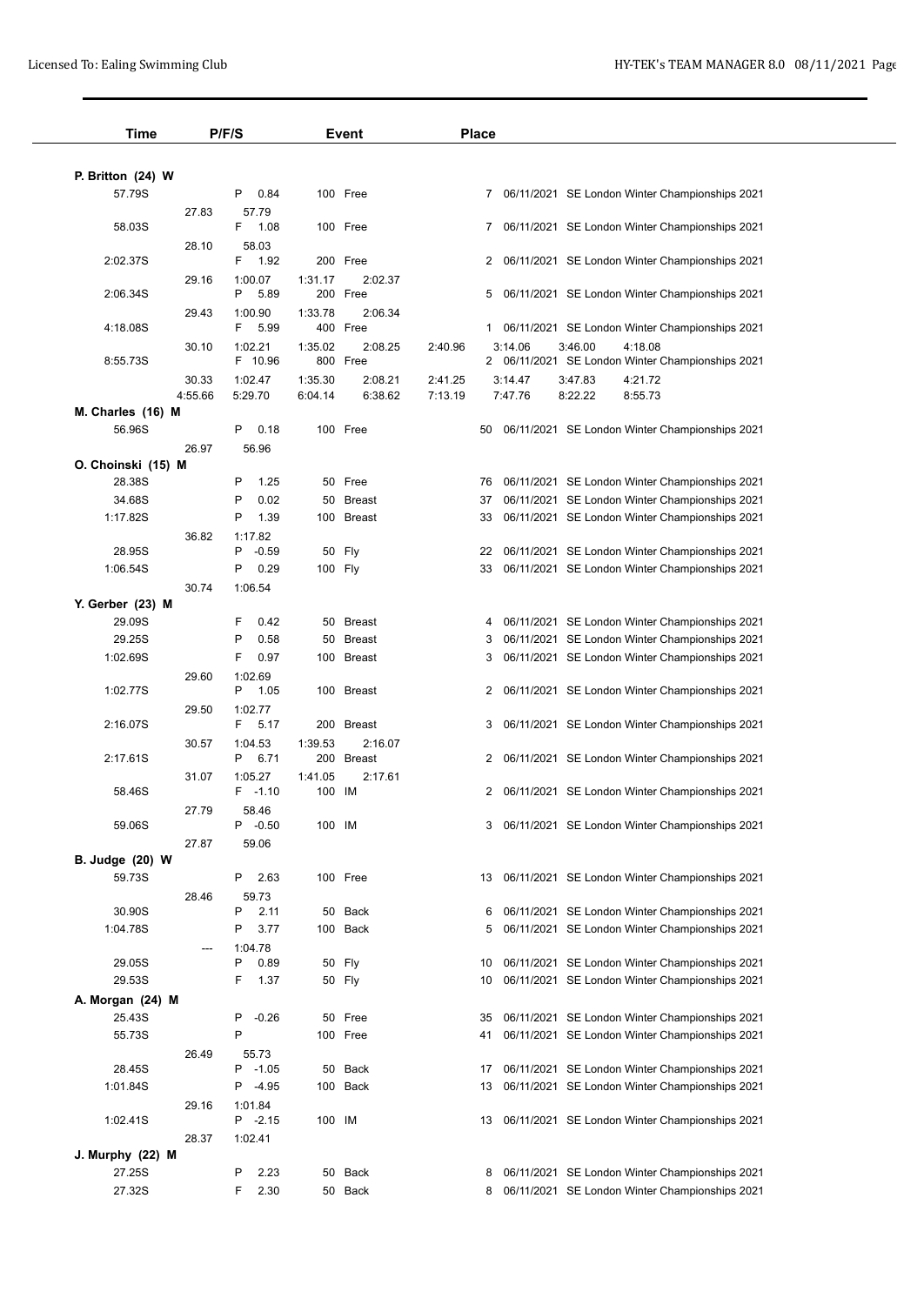| Time                 |          | P/F/S                 |          | Event               |          | <b>Place</b> |          |          |                                                              |  |
|----------------------|----------|-----------------------|----------|---------------------|----------|--------------|----------|----------|--------------------------------------------------------------|--|
|                      |          |                       |          |                     |          |              |          |          |                                                              |  |
| C. O'Toole (18) W    |          |                       |          |                     |          |              |          |          |                                                              |  |
| 4:26.91S             |          | F                     |          | 400 Free            |          |              |          |          | 5 06/11/2021 SE London Winter Championships 2021             |  |
|                      | 30.72    | 1:03.67<br>F          | 1:37.24  | 2:11.26             | 2:45.20  |              | 3:19.27  | 3:53.46  | 4:26.91                                                      |  |
| 30.24S               |          |                       | 50       | Back                |          | 4            |          |          | 06/11/2021 SE London Winter Championships 2021               |  |
| 30.38S               |          | P                     |          | 50 Back             |          | 4            |          |          | 06/11/2021 SE London Winter Championships 2021               |  |
| 1:04.64S             |          | P -1.79               |          | 100 Back            |          | 4            |          |          | 06/11/2021 SE London Winter Championships 2021               |  |
|                      | ---      | 1:04.64<br>$F - 1.75$ |          |                     |          |              |          |          | 4 06/11/2021 SE London Winter Championships 2021             |  |
| 1:04.68S             |          |                       |          | 100 Back            |          |              |          |          |                                                              |  |
| 2:17.78S             | 31.50    | 1:04.68<br>F          |          | 200 Back            |          |              |          |          | 1 06/11/2021 SE London Winter Championships 2021             |  |
|                      | 32.02    | 1:06.69               | 1:42.20  | 2:17.78             |          |              |          |          |                                                              |  |
| 2:18.11S             |          | P                     |          | 200 Back            |          |              |          |          | 1 06/11/2021 SE London Winter Championships 2021             |  |
|                      | 31.84    | 1:07.05               | 1:42.70  | 2:18.11             |          |              |          |          |                                                              |  |
| H. Pytlowany (13) M  |          |                       |          |                     |          |              |          |          |                                                              |  |
| 29.97S               |          | $P -0.31$             |          | 50 Fly              |          | 45           |          |          | 06/11/2021 SE London Winter Championships 2021               |  |
| 1:06.17S             |          | P -2.29               |          | 100 Fly             |          |              |          |          | 29 06/11/2021 SE London Winter Championships 2021            |  |
|                      | 30.81    | 1:06.17               |          |                     |          |              |          |          |                                                              |  |
| A. Remington (15) M  |          |                       |          |                     |          |              |          |          |                                                              |  |
| 28.27S               |          | Ρ<br>0.21             |          | 50 Free             |          | 74           |          |          | 06/11/2021 SE London Winter Championships 2021               |  |
| 1:01.23S             |          | P<br>0.20             |          | 100 Free            |          | 59           |          |          | 06/11/2021 SE London Winter Championships 2021               |  |
|                      | 29.46    | 1:01.23               |          |                     |          |              |          |          |                                                              |  |
| 2:12.98S             |          | $P -2.86$             |          | 200 Free            |          | 50           |          |          | 06/11/2021 SE London Winter Championships 2021               |  |
|                      | 29.84    | 1:04.30               | 1:39.04  | 2:12.98             |          |              |          |          |                                                              |  |
| 34.77S               |          | $P -0.62$             |          | 50 Breast           |          | 40           |          |          | 06/11/2021 SE London Winter Championships 2021               |  |
| 29.11S               |          | P<br>0.02             |          | 50 Fly              |          | 25           |          |          | 06/11/2021 SE London Winter Championships 2021               |  |
| 1:06.46S             |          | P<br>0.62             |          | 100 Fly             |          |              |          |          | 32 06/11/2021 SE London Winter Championships 2021            |  |
|                      | 30.84    | 1:06.46               |          |                     |          |              |          |          |                                                              |  |
| 2:30.32S             |          | P -2.85               | 200 IM   |                     |          |              |          |          | 22 06/11/2021 SE London Winter Championships 2021            |  |
|                      | 30.56    | 1:11.79               | 1:56.63  | 2:30.32             |          |              |          |          |                                                              |  |
| T. Rolfe-Cane (15) M |          |                       |          |                     |          |              |          |          |                                                              |  |
| 27.44S               |          | $P -0.41$             |          | 50 Free             |          | 62           |          |          | 06/11/2021 SE London Winter Championships 2021               |  |
| 1:00.12S             |          | P -0.91               |          | 100 Free            |          | 48           |          |          | 06/11/2021 SE London Winter Championships 2021               |  |
|                      | 28.81    | 1:00.12               |          |                     |          |              |          |          |                                                              |  |
| 1:10.32S             |          | $P -2.05$             | 100 IM   |                     |          | 20           |          |          | 06/11/2021 SE London Winter Championships 2021               |  |
|                      | 32.55    | 1:10.32               |          |                     |          |              |          |          |                                                              |  |
| J. Sennis (15) M     |          |                       |          |                     |          |              |          |          |                                                              |  |
| 2:07.60S             |          | $P -4.30$             |          | 200 Free            |          | 26           |          |          | 06/11/2021 SE London Winter Championships 2021               |  |
|                      | 29.22    | 1:01.41               | 1:35.34  | 2:07.60             |          |              |          |          |                                                              |  |
| 4:29.92S             |          | $F -2.77$             |          | 400 Free            |          |              |          |          | 19 06/11/2021 SE London Winter Championships 2021            |  |
|                      | 30.30    | 1:03.91               | 1:38.21  | 2:13.09             | 2:47.86  |              | 3:22.32  | 3:56.64  | 4:29.92                                                      |  |
| 17:46.55S            |          | F -30.55              |          | 1500 Free           |          |              |          |          | 8 06/11/2021 SE London Winter Championships 2021             |  |
|                      | 30.23    | 1:04.33               | 1:38.87  | 2:14.18             | 2:49.47  |              | 3:24.98  | 4:01.10  | 4:37.03                                                      |  |
|                      | 5:12.53  | 5:48.84               | 6:25.57  | 7:01.29             | 7:37.43  |              | 8:13.39  | 8:49.66  | 9:25.71                                                      |  |
|                      | 10:02.25 | 10:38.13              | 11:14.34 | 11:50.24            | 12:26.79 |              | 13:02.72 | 13:38.50 | 14:14.01                                                     |  |
| 1:06.43S             | 14:50.20 | 15:26.19<br>P -0.48   | 16:01.45 | 16:37.03<br>100 Fly | 17:12.74 |              | 17:46.55 |          | 31 06/11/2021 SE London Winter Championships 2021            |  |
|                      |          |                       |          |                     |          |              |          |          |                                                              |  |
| J. Sheehan (24) M    | 30.59    | 1:06.43               |          |                     |          |              |          |          |                                                              |  |
| 24.96S               |          | 0.54<br>P             |          | 50 Free             |          |              |          |          | 22 06/11/2021 SE London Winter Championships 2021            |  |
| 54.54S               |          | 1.63<br>Ρ             |          | 100 Free            |          |              |          |          | 23 06/11/2021 SE London Winter Championships 2021            |  |
|                      |          |                       |          |                     |          |              |          |          |                                                              |  |
| 1:02.46S             | 26.25    | 54.54<br>3.57<br>P.   |          | 100 Fly             |          |              |          |          | 22 06/11/2021 SE London Winter Championships 2021            |  |
|                      | 28.04    | 1:02.46               |          |                     |          |              |          |          |                                                              |  |
| D. Tedesco (14) M    |          |                       |          |                     |          |              |          |          |                                                              |  |
| 4:38.26S             |          | 1.53<br>F             |          | 400 Free            |          |              |          |          | 26 06/11/2021 SE London Winter Championships 2021            |  |
|                      |          |                       |          |                     |          |              |          |          |                                                              |  |
| 2:27.18S             | 31.29    | 1:05.39<br>P -1.69    | 1:40.49  | 2:16.43<br>200 Back | 2:52.35  |              | 3:28.26  | 4:04.00  | 4:38.26<br>26 06/11/2021 SE London Winter Championships 2021 |  |
|                      | 34.56    | 1:11.19               | 1:49.52  | 2:27.18             |          |              |          |          |                                                              |  |
| 2:28.80S             |          | P 0.52                | 200 IM   |                     |          | 19           |          |          | 06/11/2021 SE London Winter Championships 2021               |  |
|                      | 31.43    | 1:08.67               | 1:54.80  | 2:28.80             |          |              |          |          |                                                              |  |
|                      |          |                       |          |                     |          |              |          |          |                                                              |  |